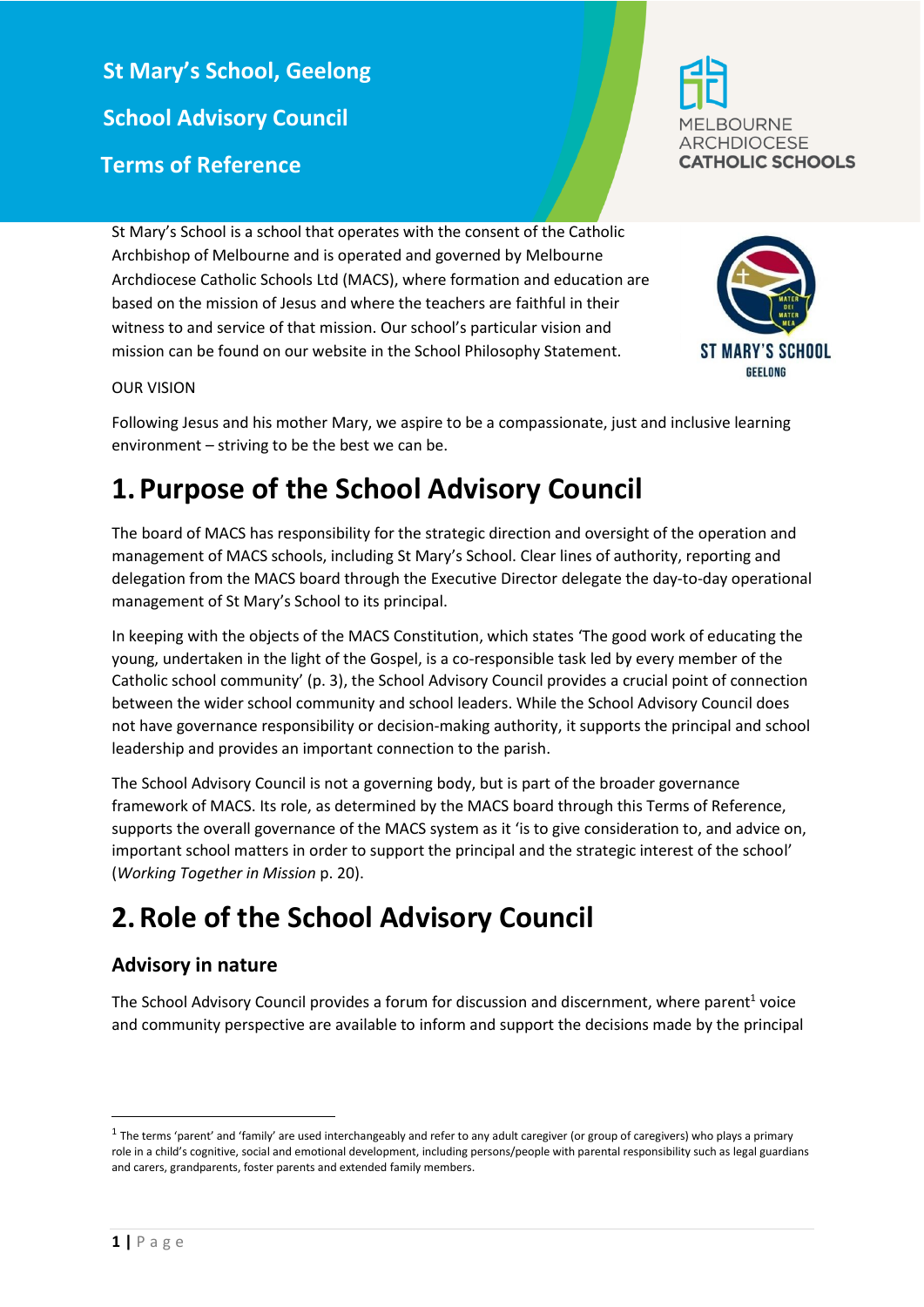and custodian of mission<sup>2</sup> for the good of school and parish where students' wellbeing and outcomes are paramount.

It is important that School Advisory Council members understand that their primary role is to provide assistance and advice on school matters to support the principal in the context of the MACS governance arrangements. School Advisory Councils do not have a legal identity and do not become involved in the day-to-day management of the school. The School Advisory Council must act within the parameters of this Terms of Reference.

MACS provides support to the School Advisory Council, such as policy guidance and templates for the work of the council. While not immediately responsible for the activities of the council, using the principle of subsidiarity, the principle of solidarity acknowledges that the MACS board, as the governing body of MACS schools, is responsible for the common good of Catholic education in MACS schools in the Archdiocese, and thus is ultimately responsible for making any decision about the establishment of a council and its arrangements.

The following are some examples of the many ways the School Advisory Council may support the school and the principal:

- articulating and enacting the school's vision and mission
- promoting the school's Catholic ethos and culture
- promoting faith formation and development
- supporting school policies as required
- giving advice to the principal on issues such as school improvement plans and enrolment trends
- engaging in discussion with the principal about the annual school budget and other financial matters
- giving advice to the principal about the school master plan
- providing capital resource planning and maintenance support to the principal.

The School Advisory Council is not the governing body of a school and as such does not have a decision-making authority due to it not having a legal identity. While a vital forum for parent and community voice, it is not a forum for individual parent advocacy or special interest representation and does not become involved in the day-to-day management of the school. It does not take on the role of a parents and friends group, fundraising forum or fete organising committee.

## **3.Council structure**

## **Members of the School Advisory Council**

Serving on the School Advisory Council of a Catholic school is a form of Church lay ministry. It is a response to the call to support the local Catholic parish and school communities in a particular way. It is also a means for members of our community to share their skills and talents for the common good. A well-functioning council provides rich sources of wisdom and insight, as well as a means of strengthening community links and potential for partnerships.

The St Mary's School, School Advisory Council is to be made up of a minimum of six and a recommended maximum of 10 council members who value and share the educational mission and ethos of the Catholic Church, comprising at least:

**.** 

 $^2$  The term 'custodian of mission' is used interchangeably with 'parish priest', 'canonical administrator' or 'Archbishop's nominee' across primary or secondary contexts.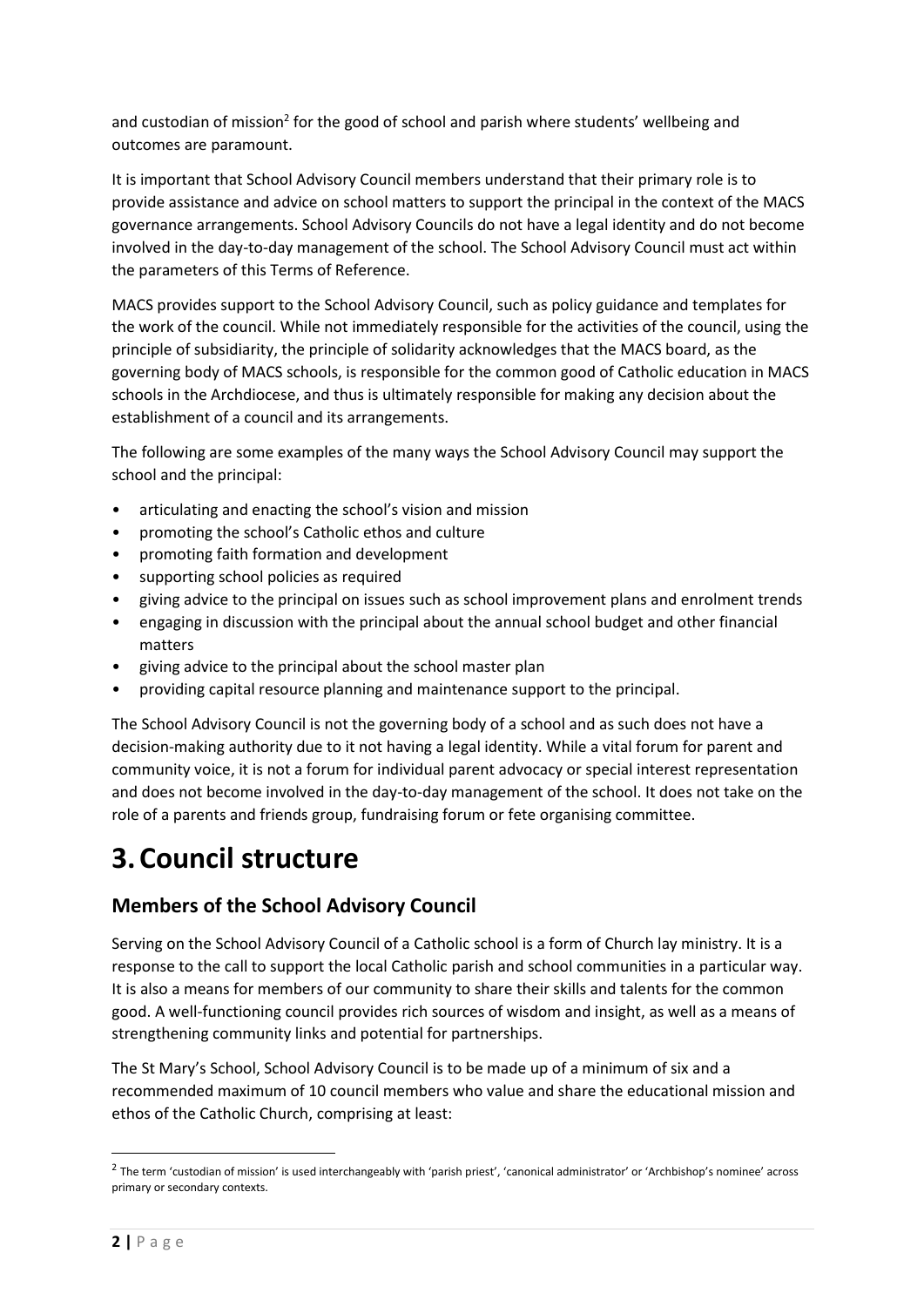- a) the principal (ex officio)
- b) the parish priest (ex officio) (**custodian of mission**)
- c) two parents of children attending the school
- d) one parishioner. A parishioner is a person known to be active in the parish. In order to maintain the connection between parish and school, it is envisaged that the parishioner who is a member of the School Advisory Council will liaise with, or may have membership of, the Parish Pastoral Council to maintain communication between school and parish
- e) another person who in the opinion of the principal has the relevant knowledge, skills, expertise or interest and commitment to the mission of the school to serve a particular need on the council
- f) additional parents of children attending the school\*
- g) staff member (deputy principal)
- h) any other person who in the opinion of the principal has the relevant knowledge, skills, expertise or interest and commitment to the mission of the school.

A person who is a member of the council under any category from (a) to (e) may satisfy the eligibility criteria under more than one category.

At the principal's discretion, members of the school staff may be invited from time to time to attend meetings depending on the content of the agenda.

# **4.Appointment and induction of members**

## **A process of discernment**

As being a member of a School Advisory Council of a Catholic school is a form of Church lay ministry, the process of appointment is preceded by discernment to assist potential new council members to understand:

- the vision and mission of MACS, the parish and school
- the roles, responsibilities and processes of MACS and the St Mary's School, School Advisory Council
- how council members can support the principal and the custodian of mission
- the appropriateness of their personal readiness to serve.

This discernment process commences when expressions of interest are sought for new council members, beginning with the provision of an information pack to those interested in nominating for a council position, and/or a chance for potential nominees to discuss the role of the council and the expectations of a council member with the principal, chair or custodian of mission.

In keeping with what it means to be and to build Church, the discernment process seeks to arrive at a decision about appointment which all can accept gracefully and support wholeheartedly (even if some wish the decision had been different) because they know the group honestly searched together for the Spirit of God in and for the life of the community.

A discernment process ensures that those who have expressed an interest have had an opportunity to discern their readiness to serve. This process at St Mary's School includes:

- reflecting on the mission of MACS and the school
- exploring the shared understanding that serving on the School Advisory Council is a means for members of our community to share their skills and talents for the common good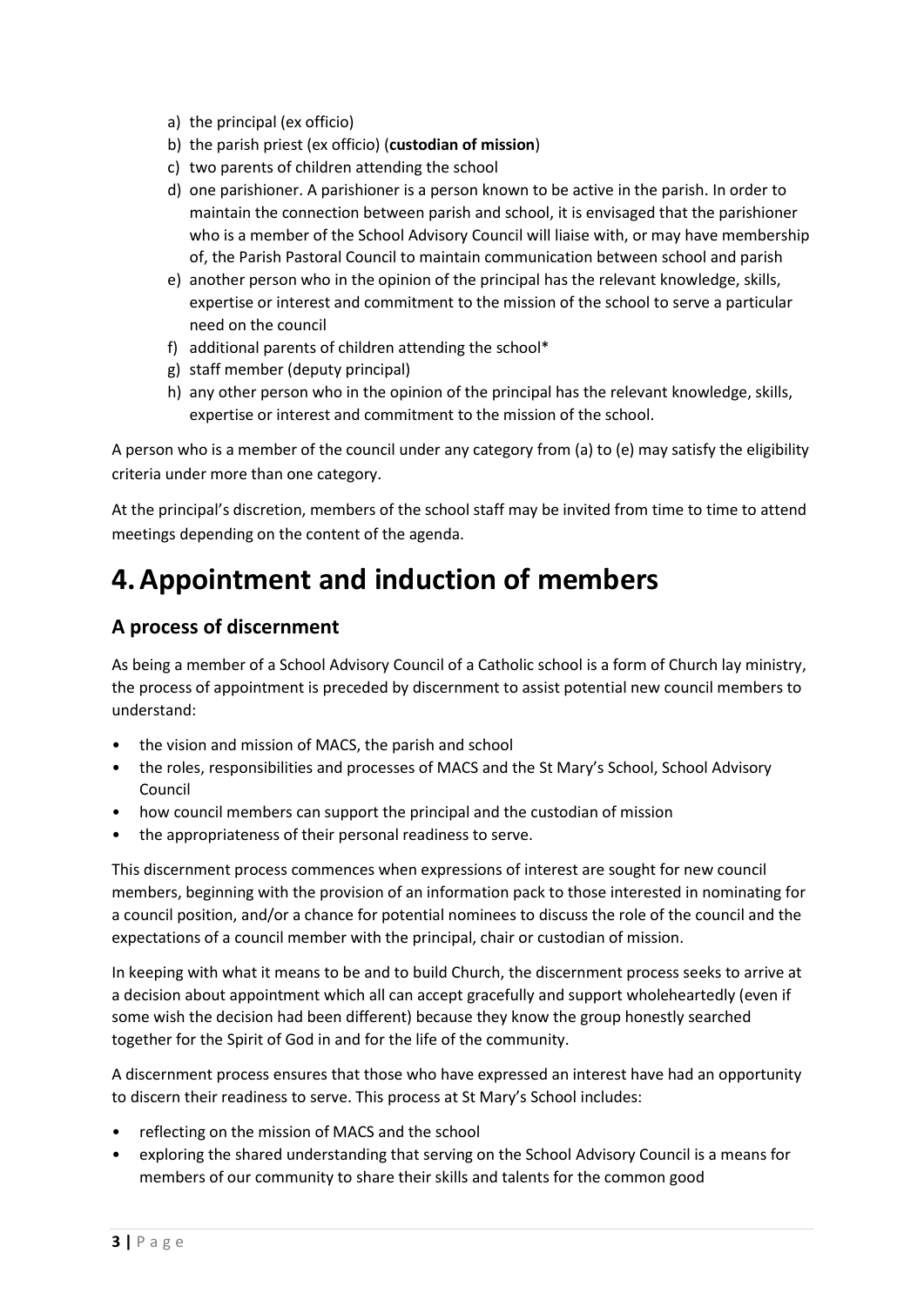- interviewing those who submitted an expression of interest
- sharing known background information about the potential members with observance of privacy laws and confidentiality
- considering the good character of the person and their disposition
- guaranteeing a balance of gender, diversity and skill sets on the School Advisory Council.

## **Process of appointment of council members**

The principal has the power of appointment, reappointment and removal of members of the School Advisory Council, except the custodian of mission who holds office ex officio and cannot be removed by the principal.

In appointing council members, the principal will consult with the custodian of mission following a process of discernment. The principal and custodian of mission may choose to be supported by others in the appointment process. When appointments are being made, it is important to keep in mind the need for a balance of gender, cultural diversity and skill sets in forming the council.

Council members are appointed annually at a set time devised by the council. The principal may, in consultation with the custodian of mission, at any time make an additional appointment to the council in the event of a vacancy in the minimum prescribed positions or to otherwise fulfil a need on the council; however, any council member so appointed will only hold office until the next set annual appointment round devised by the council following the appointment, and at this time may apply for membership of the council in the ordinary manner. A preference will be given to new appointees over a repeat nominee (someone who has previously been on the council, had leave and returned) to ensure ongoing diversity and renewal.

## **Key considerations in appointment of council members**

#### *Child Safe Standards*

Adherence to the school's Child Safe Standards must be at the forefront of any appointment process. As a condition of appointment, council members must have a Working with Children Check and sign and comply with the school's Child Safety Code of Conduct.

#### *Code of Conduct for School Advisory Council members*

The school's Child Safety Code of Conduct sets up the baseline expectation that, like all members of the school community, council members 'are expected to actively contribute to a school culture by respecting the dignity of its members, affirming the gospel values of love, care for others, compassion and justice'.

This baseline standard is expanded and made explicit in the MACS Code of Conduct for School Advisory Council members. The objective of this Code of Conduct is to ensure that high standards of community, group and individual behaviour are observed by the members in the context of their roles as members of any School Advisory Council of a MACS school.

#### *Conflict of interest*

MACS is committed to building School Advisory Councils that are free from fraud or corruption, or the perception of fraud or corruption. Conflict of interest arises where a councillor's duty to the school is affected by a personal (actual, potential or perceived) interest. In such cases, the line between personal and professional conduct may become blurred, and interfere with a councillor's capacity to provide advice and fulfil their responsibilities on the council. Conflicts of interest may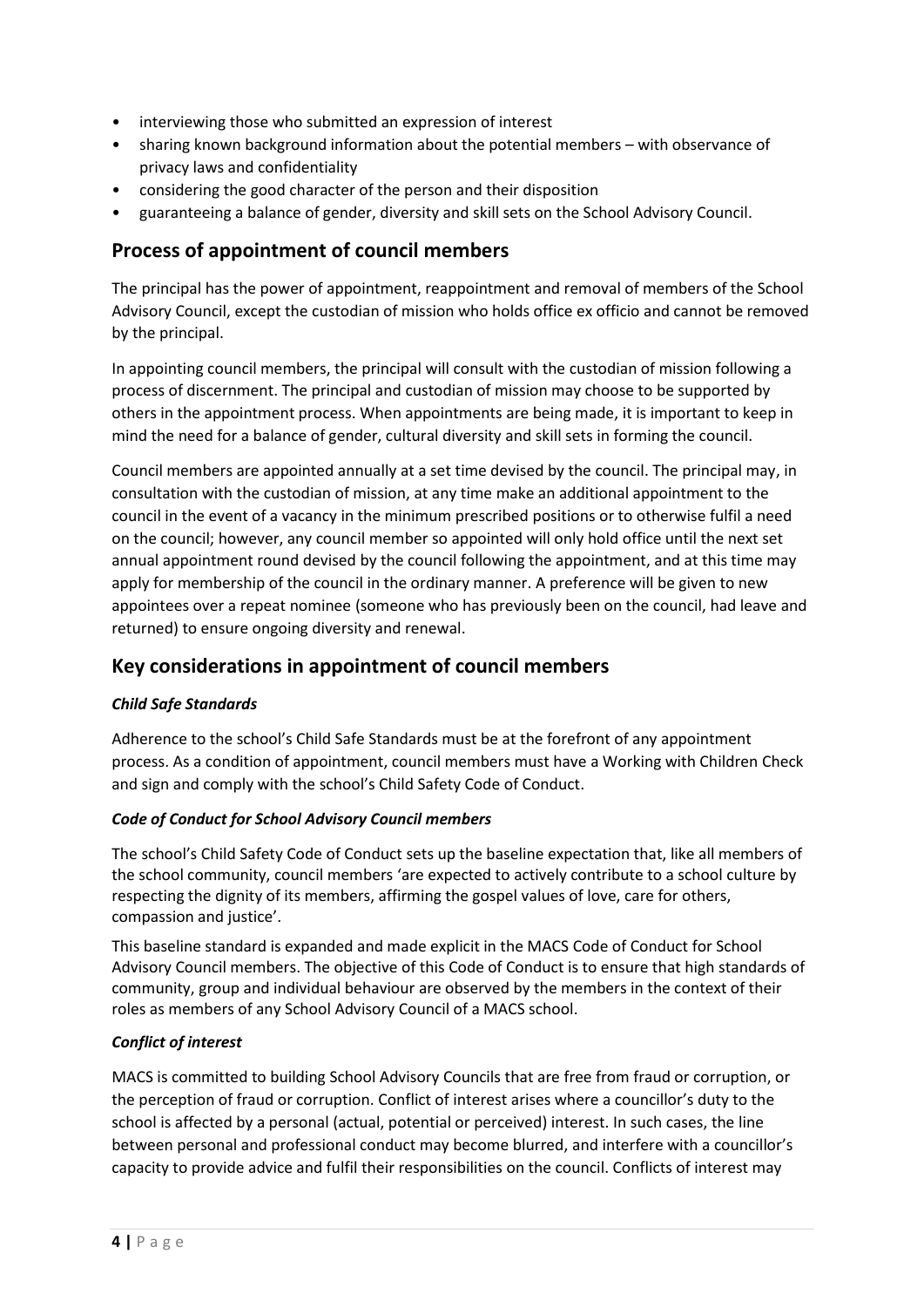arise, but do not need to present a problem to any School Advisory Council or MACS if they are openly and effectively managed.

The MACS Conflict of Interest for All Employees, Contractors and Consultants Policy addresses the requirements for disclosure and management of conflicts of interest, and extends to council members and all members of any committees of the council. It is a requirement of the role that council and committee members abide by and comply with this policy.

#### *Diversity*

The School Advisory Council seeks to be inclusive of all community members and will demonstrate a genuine commitment to gender equity, cultural diversity and requisite skill sets.

Collectively, council members should bring a range of personal skills and experience to add value to the St Mary's School, School Advisory Council in accordance with the requirements under Section [0:](#page-5-0) The role of individual council members in this Terms of Reference.

## **Expressions of interest**

Generally, expressions of interest to become a council member are made in advance of the set annual appointment round devised by the council. The process of applying for membership of the St Mary's School, School Advisory Council is publicised to the school community via the school's newsletter. Anyone interested in becoming a member of the St Mary's School, School Advisory Council may seek advice from the principal, chair or custodian of mission on the process of appointment. Consideration will also be given to succession planning through staggered renewal of members to ensure continuing institutional memory.

## **Terms and conditions of appointment**

The period of appointment for council members, excepting the custodian of mission, the principal and any other ex-officio appointment, is generally a term of two years, ending on the conclusion of the second year following their appointment, with the option of being reappointed for a total of two consecutive terms.

The custodian of mission and the principal hold office on the School Advisory Council ex officio, meaning that their term continues for as long as they occupy that office following which they cease to be a member of the council. Their successor in that office then becomes automatically appointed to the council.

Any other council members who are appointed on the council ex officio due to a specific position in the school (for example, a business manager) will also have a term of office on the council for as long as they occupy that office, following which they cease to be a member of the council. Their successor in that office will be eligible to be appointed to the council, as determined by the principal in consultation with the custodian of mission.

The other terms and conditions of appointment of council members are contained in a letter of appointment from the principal and custodian of mission. A condition of appointment is that the member will:

- sign the school's Child Safety Code of Conduct
- undertake a Working with Children Check as per the *Worker Screening Act 2020* (Vic.)
- accept the MACS Code of Conduct for School Advisory Council members.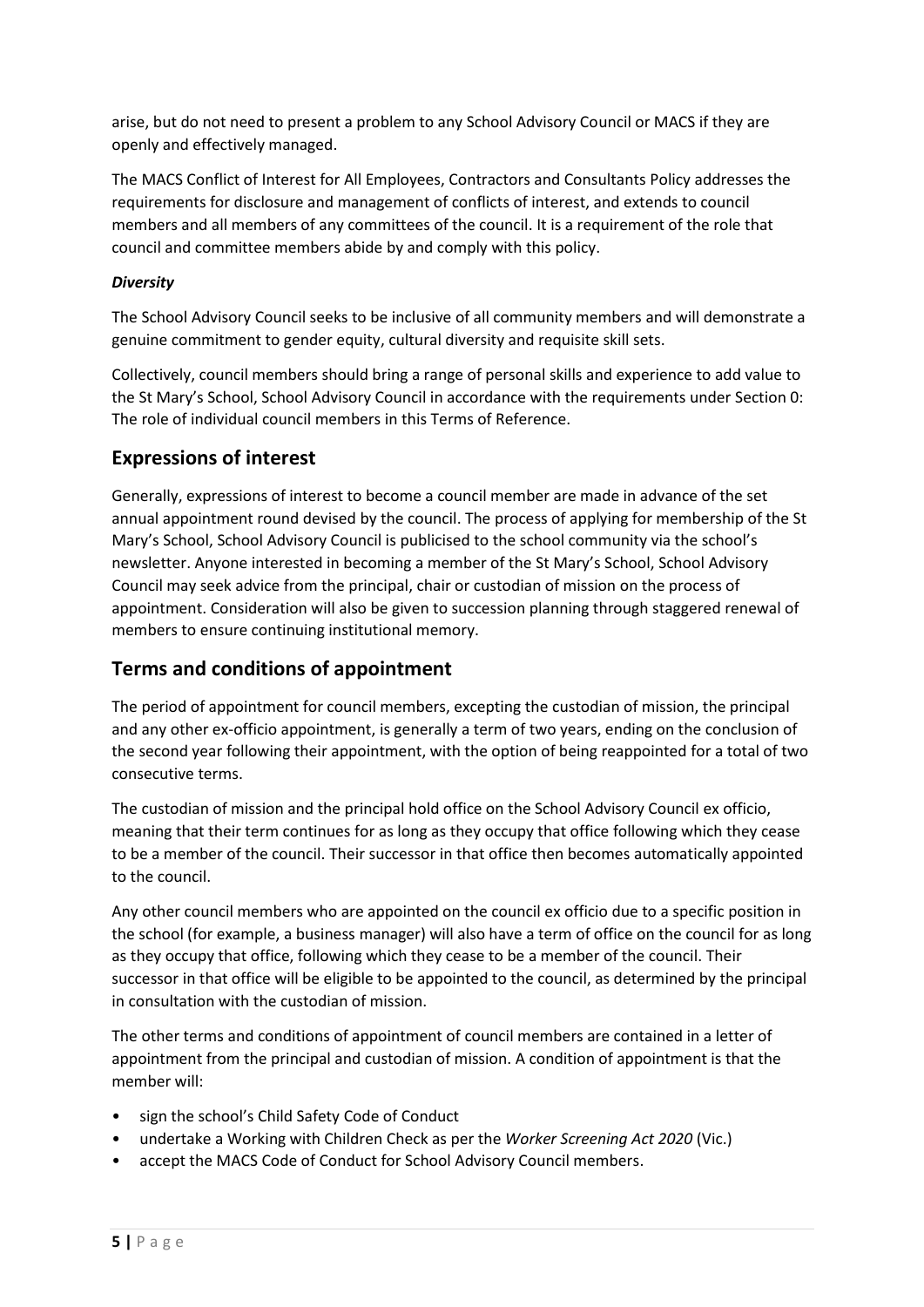The letter of appointment, in a template provided by MACS, sets out among other things:

- terms and conditions that must be agreed to by the proposed council member
- details of expectations of council members
- a copy of this Terms of Reference
- a copy of the MACS Code of Conduct for School Advisory Council members
- reference to availability of applicable MACS school governance policies, as provided in the MACS *School Advisory Council Manual*, including the applicable school's Child Safety Policy, Child Safety Code of Conduct, Complaints Handling Policy and the MACS Conflict of Interest for All Employees, Contractors and Consultants Policy.

The office of a council member will become vacant if the member:

- is absent without the consent of the council from three successive meetings of the council, unless the principal determines otherwise
- resigns by notice in writing
- is removed from office by the principal (or the MACS Executive Director or board, as applicable)
- ceases to occupy the relevant office, in the case of the custodian of mission, the principal or any other ex-officio appointment to the council
- becomes of unsound mind, or their person or estate is liable to be dealt with in any way under the law relating to mental health
- dies.

Any period of office of a council member held during a casual vacancy appointment by the principal (that is, a period of less than one year between annual appointment rounds) is disregarded in counting the maximum permitted tenure of office of a council member of three consecutive terms.

#### <span id="page-5-0"></span>**Induction**

The induction process continues after appointment and is a continuing process rather than an event. MACS provides a basis for formation and induction as outlined in the *School Advisory Council*  Manual. Formal induction to the St Mary's School, School Advisory Council includes:

- Induction at the first meeting of the year
- a follow-up phone call after the first council meeting
- any further support and guidance as required

New council members will be provided with:

- the MACS *Statement of Mission*
- an understanding of the history of the parish and school
- a MACS *School Advisory Council Manual,* including the school's Child Safety Code of Conduct, the MACS Conflict of Interest for All Employees, Contractors and Consultants Policy and other relevant school governance policies
- an opportunity to meet with the principal and custodian of mission
- a tour of the school facilities.

## **Process of removal of council members**

The principal may, following a consultation with the custodian of mission, remove a council member (except the custodian of mission) if the principal is of the view that a council member is not complying with the expectations of the role of a council member, or is engaged in conduct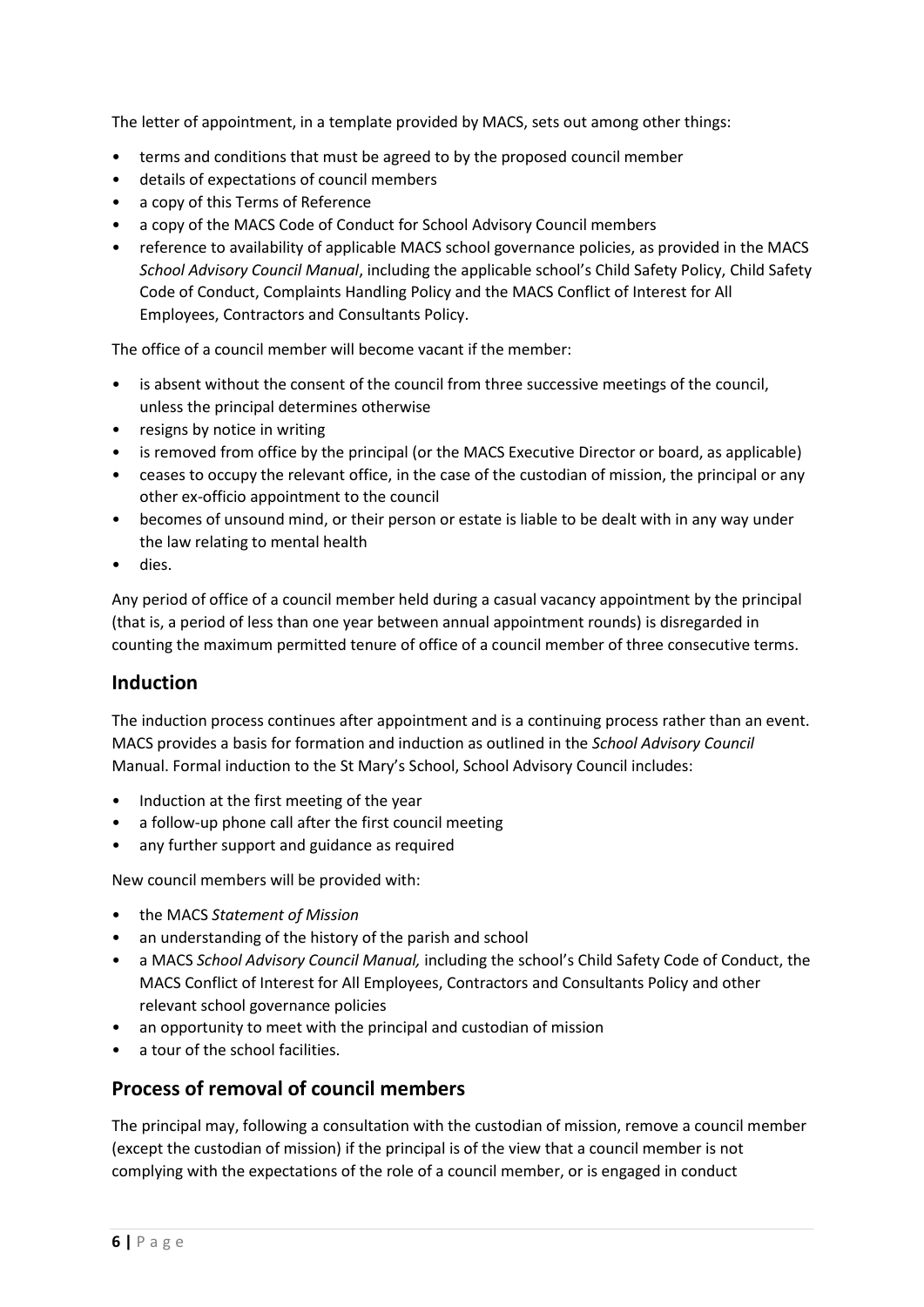unbecoming of a council member or prejudicial to the interests of the school. The reasons for removal of council members will be outlined in writing by the principal, in consultation with the custodian of mission.

A council member may appeal their removal to the Executive Director of MACS for review. The decision of the Executive Director will be final.

The principal of St Mary's School acts on delegation by the MACS Executive Director, who in turn acts on delegations from the MACS board. No delegation of power prevents the exercise of a power directly by the Executive Director or the MACS board, as relevant. For the avoidance of doubt, the MACS Executive Director and board reserve the power to remove a council member from office (except the custodian of mission) if they are of an opinion that the circumstances are deserving of such action.

## **5.The role of individual council members**

## **Qualities and skills of a council member**

Each Catholic school is different, but all schools share the mission of the Church. The council should be composed of people who meet high standards of community, group and individual behaviour, and appreciate, value and share the educational mission and ethos of the Catholic Church. When seeking council members, it is important to reflect on the qualities and skills of benefit to the council in carrying out its functions. Their capacity to contribute, their shared understanding and their positivity are essential.

The following is a list of some of the key qualities and skills for members of the School Advisory Council:

- commitment to the MACS *Statement of Mission*
- commitment to Catholic education in the parish and school
- commitment to the vision and mission of the parish and school
- understanding of the role of custodian of mission, principal and council members
- willingness to ask questions and seek clarification
- ability to think strategically
- willingness to support the contributions of other council members
- capacity to listen in an active and meaningful way
- willingness to work cooperatively with others
- commitment to maintaining confidentiality at all times.

## **Expectations of the council member**

Each council member, in addition to terms and conditions of appointment of council members contained in their letter of appointment and their acceptance of the MACS Code of Conduct for School Advisory Council members*,* is required to commit to the following:

- understanding the council's role
- having a positive and constructive attitude
- elevating any appropriate issues for consideration by the council
- declaring and not allowing any personal interests to conflict with the interests of the school, and properly managing any conflict of interest in accordance with the MACS Conflict of Interest for All Employees, Contractors and Consultants Policy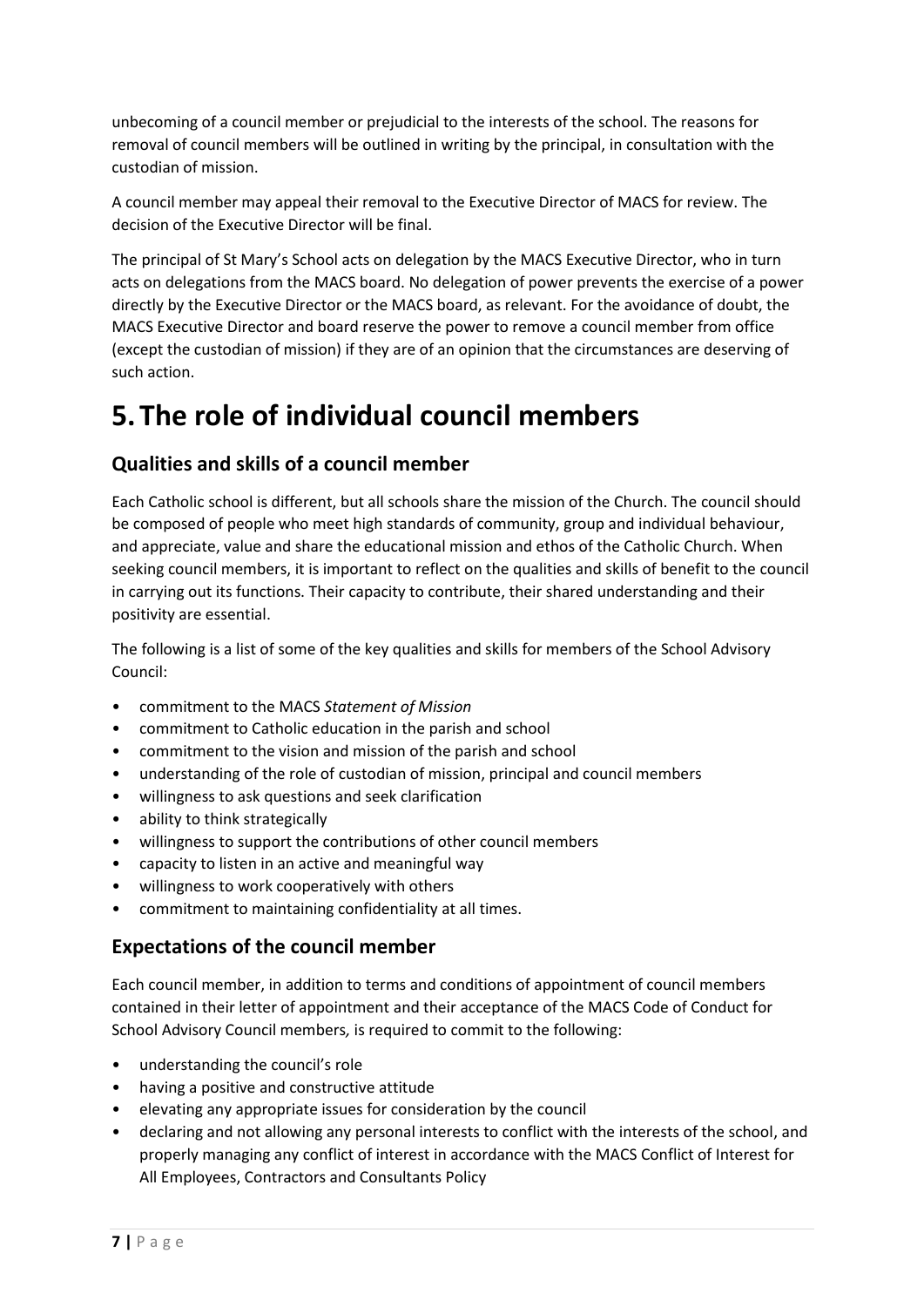- preparing for council meetings
- attending each council meeting, unless there are extenuating circumstances
- bringing expertise and views to discussions on behalf of the whole community
- participating actively and responsibly
- acting honestly and fairly, in good faith and in the best interests of the school
- acting ethically and with a high level of integrity
- conducting themselves professionally and treating other council members fairly, sensitively, consistently and with respect
- undertaking council work with reasonable care and diligence
- participating in council formation activities
- keeping confidential the information received in the course of service as a council member
- not taking improper advantage of their position as a council member
- abiding by the applicable MACS school governance policies and key documents, including the MACS *Statement of Mission, Working Together in Mission* and Conflict of Interest for All Employees, Contractors and Consultants Policy, and the school's Child Safety Policy, Child Safety Code of Conduct and Complaints Handling Policy*.*

# **6.Key roles**

There are four key roles on a School Advisory Council. The chair, the principal, the custodian of mission and the secretary each have a significant role on the council and each of these roles carries specific responsibilities.

## **The chair**

The role of the chair is to:

- chair council meetings
- in conjunction with the principal and the secretary, oversee the development of meeting agendas, and check papers for meetings and the draft minutes
- ensure the meetings are focused on the agenda
- encourage participation by all council members in meetings and at council events
- act as a spokesperson for the council when authorised to do so by the principal
- attend important parish and school events as appropriate
- in conjunction with the principal, oversee the preparation of the council's annual report, with the final version approved by the council
- participate as a member of the council.

#### *Appointment*

The chair is appointed by the principal through either, depending on local context, discernment of the will of the council in consultation with the custodian of mission or, after a process of discernment, election by the council members from among their number. This would take place at the first meeting of the council after the end of the term of the previous chair.

The chair will normally be an independent member who is not employed by MACS at St Mary's School or otherwise, and is selected on the basis of the person's skills, competencies and their record as a leader.

The term of the chair aligns with their term of office as a council member. The office of the chair will terminate if they cease to be a council member whether by way of expiry of their term, resignation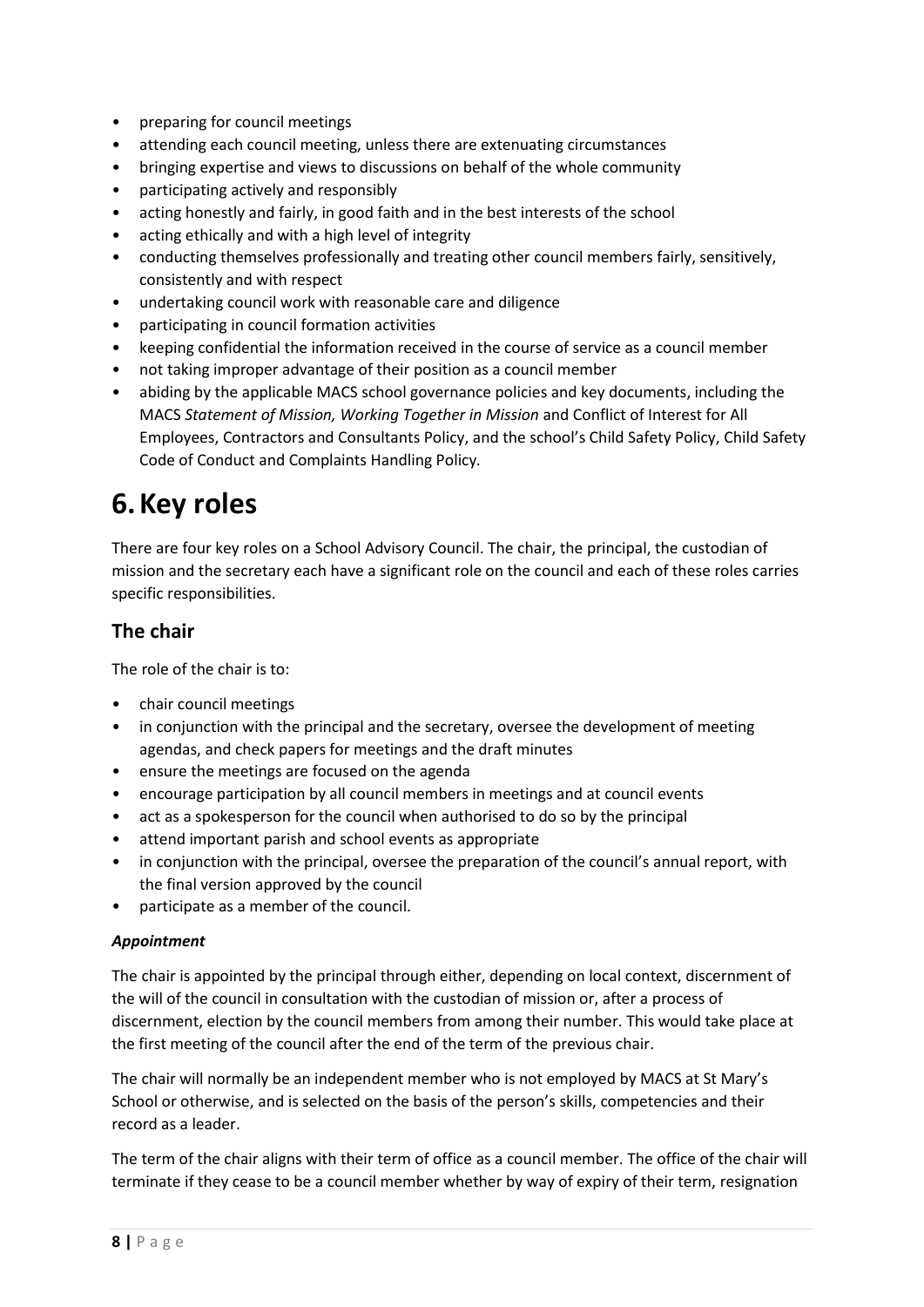or removal. The chair does not have a casting vote in addition to their ordinary vote as a council member.

## **The principal**

Key responsibilities of the principal's role include development of the faith community, particular focus on the safety and wellbeing of students, formulation of a vision for the whole school, attention to contemporary teaching and learning in order to engage all students, and stewardship of the people and resources with particular outreach to the parent community.

The principal works in collaboration with the custodian of mission, staff and members of the school community, and MACS management to achieve the mission of the school.

As such, the principal's role on the council as an ex-officio member is to:

- play a key role in developing the overall goals and priorities of the council
- play a key role in developing the agenda for meetings and the preparation of papers before meetings
- ensure follow-up of actions arising from council meetings
- act as the chief education adviser to the council
- make arrangements to maintain an archive of relevant council documentation in accordance with this Terms of Reference, including minutes from previous meetings
- make arrangements to distribute the papers before meetings, after preparation of the papers by the secretary
- in conjunction with the chair, assist in the preparation of the council's annual report
- make arrangements to distribute draft minutes to the council members, after preparation by the secretary
- ensure that council members are kept informed between meetings
- make arrangements to maintain a register and record of council, committee and working groups, and all applicable documentation and records, including minutes, agendas and correspondence.

#### *Appointment*

The principal is an ex-officio member of the School Advisory Council by virtue of holding the role of principal of the school. A duly appointed acting principal will fulfil this role during the absence of the principal. The principal has full voting rights and is counted in the usual way for quorum purposes.

## **The custodian of mission**

The custodian of mission has a key role of supporting the school in its distinctive Catholic identity, spirituality and life by continued responsibility for faith education, sacramental life and pastoral care.

Therefore, the custodian of mission has an ex-officio role on the council to:

- as the key evangeliser and educator in faith within the parish and thus the custodian of mission of parish and school, provide guidance to council in its deliberations as relevant
- support the principal and council in the development and implementation of the sacramental program to ensure the school is faithful to its distinctive Catholic identity and spirituality
- in providing strong pastoral support and effective Catholic leadership of the parish, which includes the school and college communities, guide the council and bring to the council's attention matters relevant to the operation of the school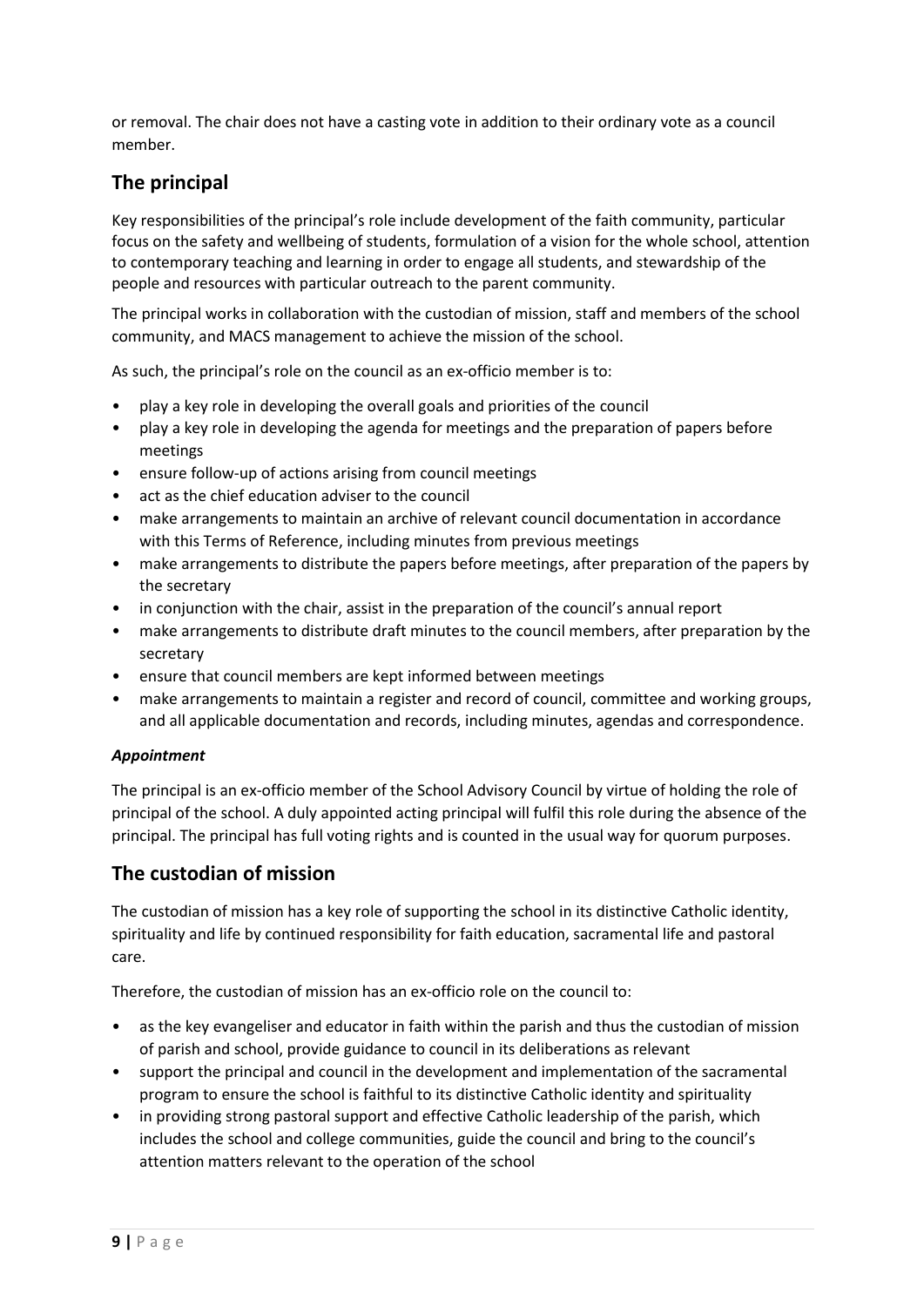- be engaged with, and bring to the council's attention, those aspects of the school's operations that have the potential to harm the parish's good name
- be involved in and provide input in the council's planning of any transaction that will change the nature of the school property, or affect the use of any other areas of adjoining parish property (where property is beneficially owned by a juridic person which the custodian of mission represents, i.e. a parish or groups of parishes).

#### *Appointment*

The custodian of mission has an automatic entitlement to hold office on the council ex officio by virtue of their office as parish priest, parish priest representative of an association of parishes or nominee of the Archbishop, as applicable. The custodian of mission has full voting rights and is counted in the usual way for quorum purposes.

### **The secretary**

The role of the secretary is to:

- take the minutes of council meetings
- oversee that the agenda and papers are confirmed in sufficient time to allow for their distribution at least a week prior to the meeting
- oversee management of all council correspondence
- oversee the provision of adequate notice of the annual appointment round and of any intention to call for nominations for council positions that become vacant.

#### *Appointment*

A minute secretary may be appointed by the principal from the staff of the school to undertake the duties of secretary. The minute secretary would have no vote as their role is purely administrative. Alternatively, a secretary is appointed by the council from among its members at the first meeting of the council after the end of the term of the previous secretary. If appointed from within the ranks of the council, the secretary does not have an additional vote as well as their ordinary vote on the council.

# **7.Committees and working parties**

To share and support the work of the School Advisory Council, the council may consider establishing standing committees depending on the size and local context of the school. The purpose of each committee is to advise the School Advisory Council on specific matters. Committees are not a requirement, but an additional advisory structure if needed.

The councils of larger schools may delegate work to committees to more effectively provide advice on complex or specialised issues, and to use councillors' time more efficiently. Committees provide recommendations to the full council, which retains collective responsibility for the advice provided to the principal.

Involvement in committees allows members to deepen their knowledge of the school, become more actively engaged and fully utilise their experience. Additionally, the existence of committees can indicate to the community that the council is giving voice to particular issues.

Smaller schools may not benefit from a formal committee structure because their councils are often quite small and operations not as complex.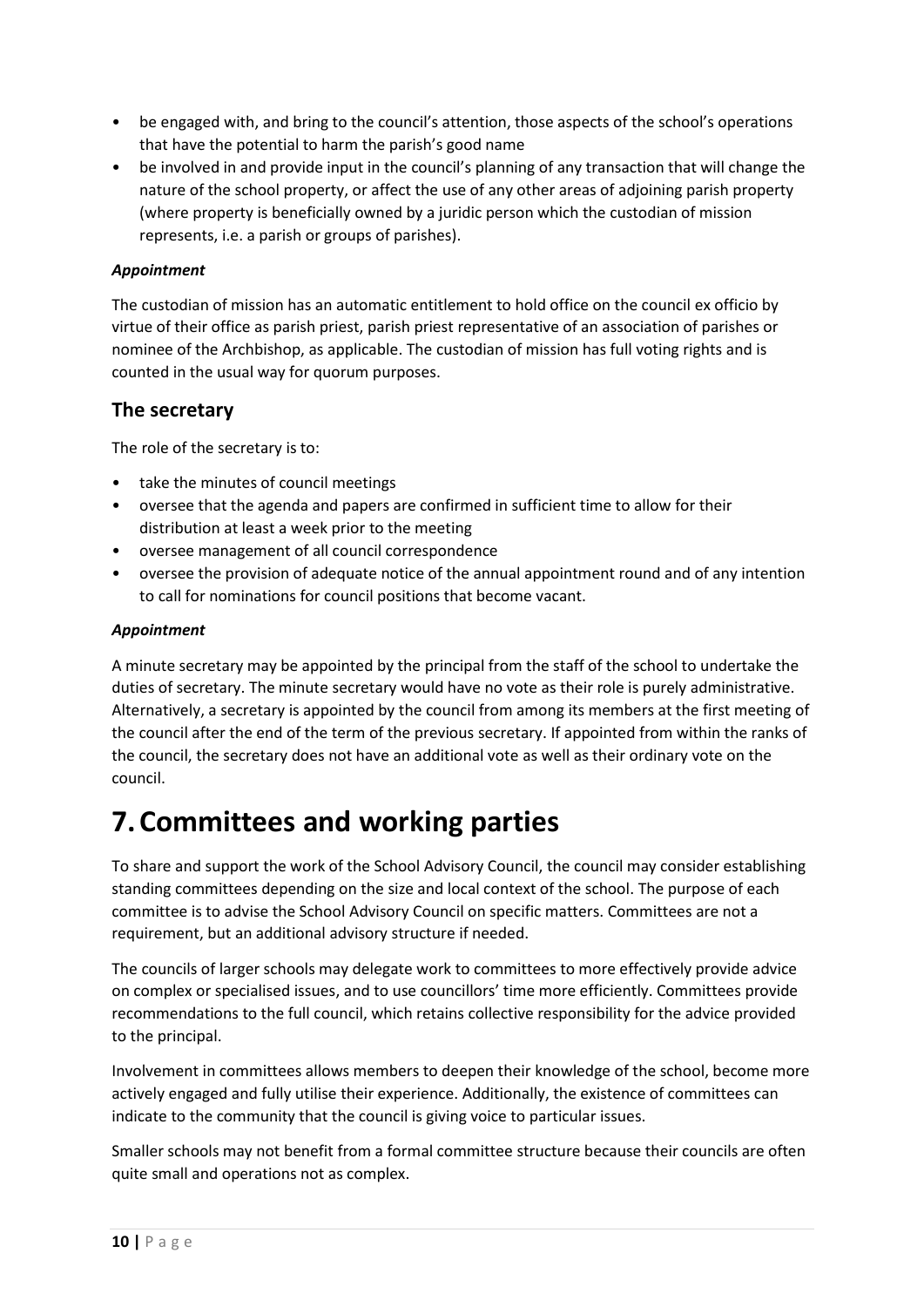From time to time, the council may also wish to establish a committee or working party for a specific purpose or to undertake a particular task, for example a centenary celebration.

The council may appoint additional members of a council committee or working group to assist with deliberations in the manner determined by the council in each instance. Any co-opted members of committees who are not council members will be held to account to the same expectations as those of a council member, as outlined in Section 5. They must have a Working with Children Check, sign and comply with the school's Child Safety Code of Conduct, accept the MACS Code of Conduct for School Advisory Council members and the MACS Conflict of Interest for All Employees, Contractors and Consultants Policy.

Council committees and working groups may be focused on a specific area such as:

- finance
- property
- parent engagement.

## **Function**

If a committee or working party is seen as desirable, the MACS approved Terms of Reference for Committees template is to be used to establish the committee or working group. The following structures need to be adopted:

Each committee or working party should be chaired by a council member who is responsible for reporting to the council on the activities of the committee/working party.

Council committees/working parties are directly responsible to the council.

Each committee/working party of the council should have clearly articulated expectations stating:

- the name of the committee/working party
- the name of the chair
- the purpose and tasks to be undertaken
- the names of the members
- the quorum, meeting and reporting requirements
- the date for reporting back to the council, e.g. actions since last report, what's happening now, future plans, items for council discussion
- the duration of the committee/working party.

It is important that any council committee or working party understands that it may not speak publicly for the council.

The terms of reference of each committee or working party of the council should be approved by the principal and appropriate records maintained by or on behalf of the principal.

A summary of the activities of each committee or working party should be included in the council's annual report to acknowledge the specific work undertaken by the committee or working party during the year.

# **8. School Advisory Council meetings**

## **Meetings**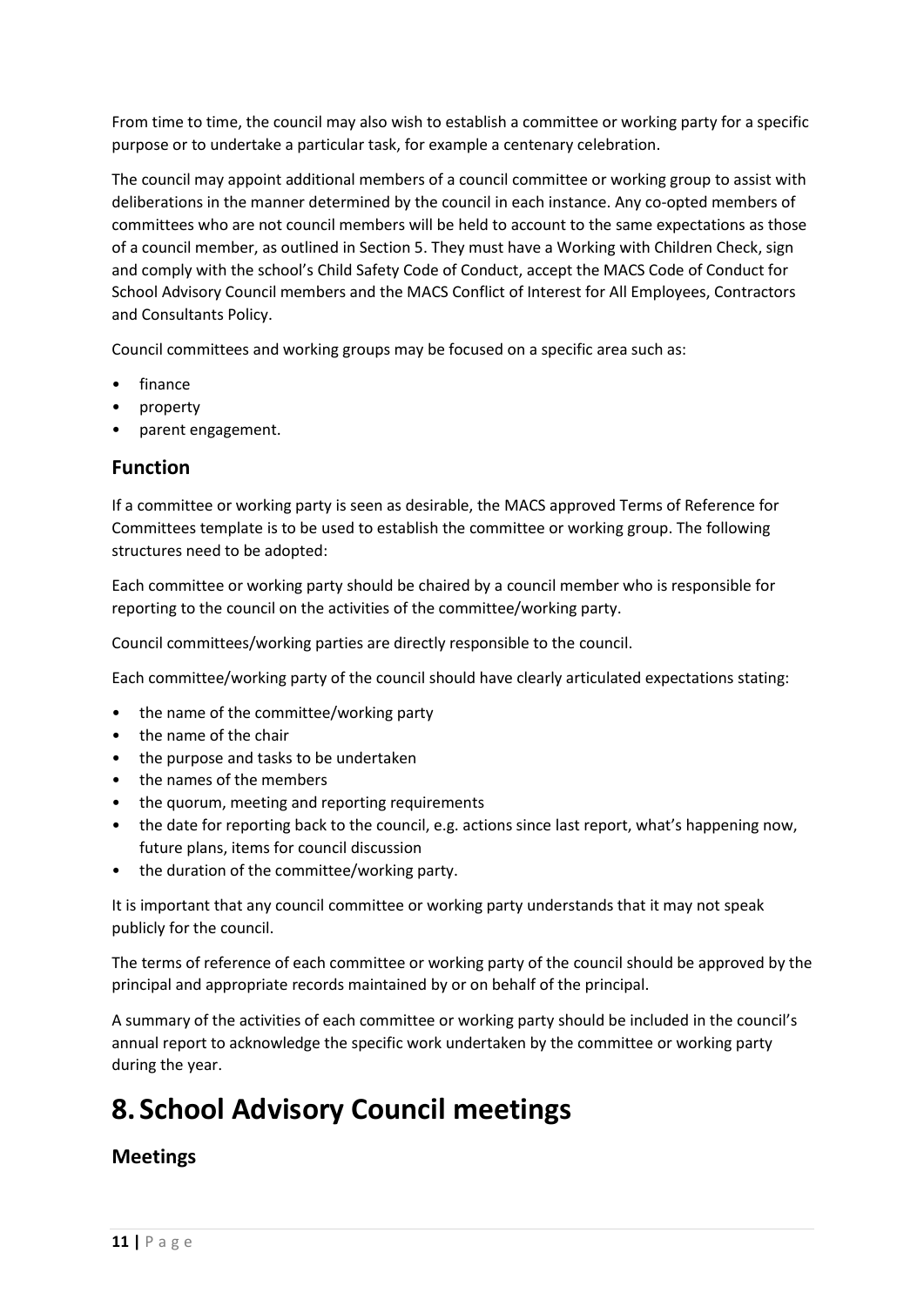The St Mary's School, School Advisory Council meets four times during the year.

The School Advisory Council may call extraordinary meetings if required.

Agendas should be prepared and distributed prior to each meeting, with sufficient notice and time for preparation by council members. Minutes will be taken at each meeting.

To support the custodian of mission in maintaining a presence on our School Advisory Council, given that that the custodian of mission has multiple schools within our parish, they would only be required to attend a minimum of one meeting per year.

In the event that the custodian of mission cannot be present at a scheduled meeting, they would inform the chair or principal of their inability to attend and share any reports or information prior to the meeting's commencement.

## **Quorum**

A quorum must be present at all times at each council meeting for the meeting to be validly constituted, and all discussion and agreement by consensus made at the meeting valid. The quorum for meetings is two-thirds of the total number of council members at any given time. The principal should always be part of the quorum.

## **Conduct of council meetings – consensus and confidentiality**

In the conduct of School Advisory Council meetings, it is important that conversations are encouraged. Good, healthy dialogue where members listen to each other creates positive connections and builds good relationships, enabling the council to explore ideas and proposals.

Equally important is that members enter the meeting well-prepared for the discussions that will take place. An agenda will have been circulated prior to the meeting, and any important proposal will have been highlighted and any relevant documentation circulated. This will provide an opportunity for informed dialogue to take place, rather than 'off the cuff' thinking.

It is hoped that a well-informed discussion where each person has a chance to speak, is listened to intently and feels their ideas have been respected will lead to proposals and ideas being agreed to by consensus. At the heart of an agreement by consensus is the ongoing welfare of the group and good relationships of the members appropriate to a Catholic School Advisory Council.

Council confidentiality and solidarity are key ingredients in building trust at council meetings. As a general rule, all council meeting proceedings are confidential. At times, there may be occasion to formally declare an issue, a paper or a discussion as particularly sensitive and confidential. This should be done by the chair prior to a council meeting and confirmed before the close of the meeting.

Council members must respect the right of individuals to express their views freely at council meetings without fear of being named outside the meetings as taking particular positions. As in all similar groups, a sense of trust among council members is vital for the wellbeing of the council.

A meeting should close by reviewing actions and deadlines set, and noting of the details of the next meeting.

The secretary is responsible for taking minutes of council meetings. A minute book or another appropriate archive system of all meetings of the council must be maintained by the principal.

## **Disclosure of interests by council, committee and working group members**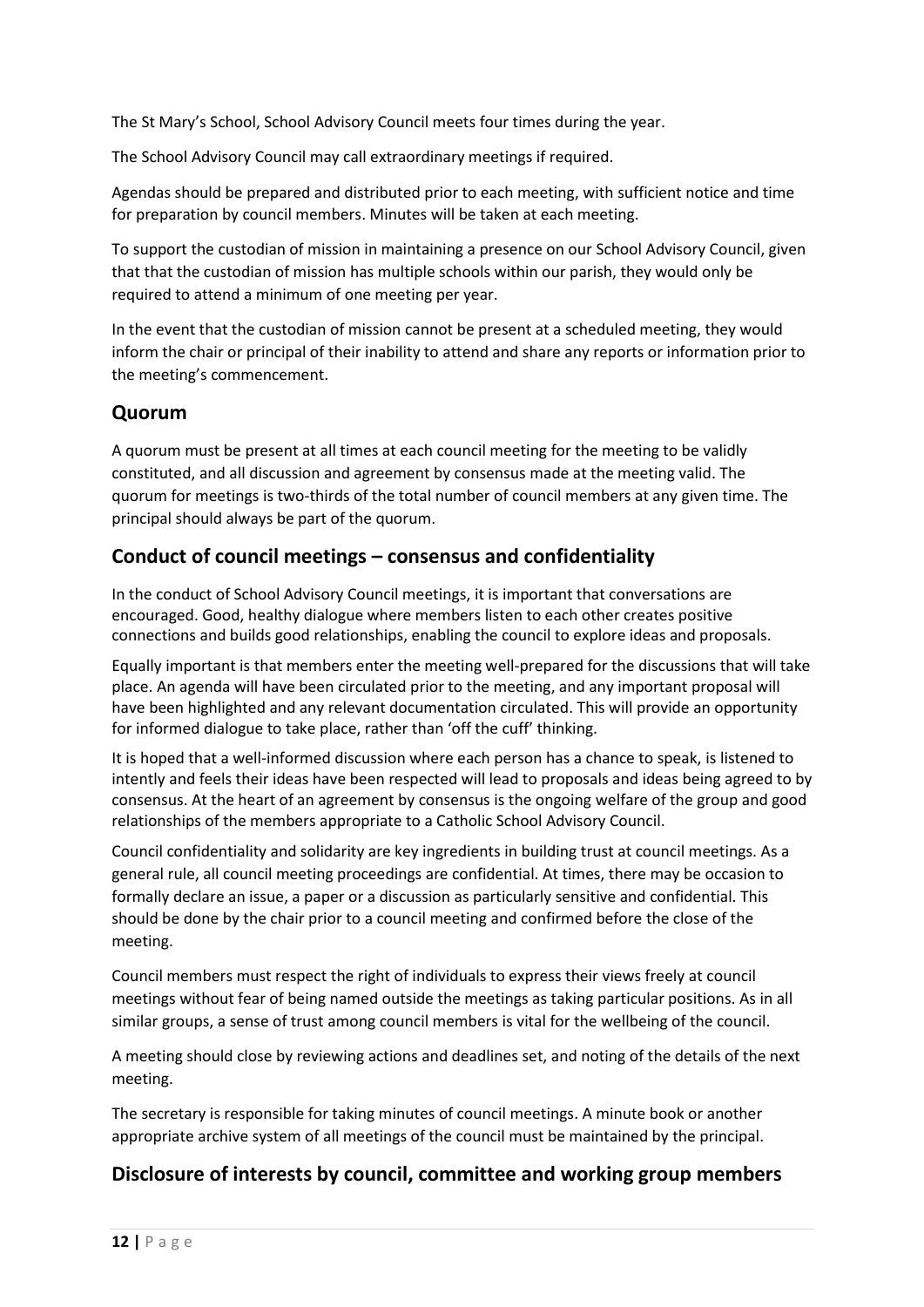In accordance with the MACS Conflict of Interest for All Employees, Contractors and Consultants Policy, all council members must disclose any personal interest which relates, or may relate, to the operations of the school in order to ensure that any actual, potential or perceived conflict of interest with a duty that the person has on the council is identified and appropriately managed.

The Conflict of Interest for All Employees, Contractors and Consultants Policy as prescribed by MACS must at all times be complied with by all members of the council, and the members of any committee or working group established by the council.

# **9. Engaging with the school community**

The council encourages full participation of stakeholders to ensure a high level of engagement and participation by the school community. Schools must employ a variety of strategies to provide evidence to meet Victorian Registration and Qualifications Authority (VRQA) minimum standards, which require a school to 'publish a clear statement of its philosophy and be able to demonstrate how the school's philosophy is enacted' per Schedule 4 clause 16 in the *Education and Training Reform Regulations 2017* (Vic.).

The School Advisory Council is required to ensure that it has a dedicated page on the school's website which publishes up-to-date versions of:

- the Terms of Reference
- MACS *School Advisory Council Manual*
- MACS Code of Conduct for School Advisory Council members
- the School Advisory Council Annual Report
- a list of council members and key roles
- a list of committees and membership.

A key piece of evidence that could demonstrate how the school's philosophy is enacted is the School Advisory Council Annual Report. The School Advisory Council Annual Report is an important communication document and is to be drafted using the MACS approved template. Preparation of the council's annual report is to be overseen by the chair, in conjunction with the principal, with the final version approved by the council. The council's annual report should acknowledge the activities, achievements and challenges of the council and committees over the past year, reference the council's self-evaluation, and indicate goals and focus for the following year. In turn, these goals will provide a basis for the evaluation the council undertakes in the following year.

This report is to be submitted to the principal and shared with the school community. It may also be used to inform the principal's requisite School Annual Report published on the school website and the VRQA State Register unless otherwise determined by the MACS Executive Director, either generally or in any particular instance.

The School Advisory Council is required to ensure that its dedicated webpage is reviewed and updated annually. The MACS *School Advisory Council Manual* provides information to support and guide the work of School Advisory Councils.

# **10. Record keeping**

As a minimum, the principal must ensure the maintenance of the following council documents and records: